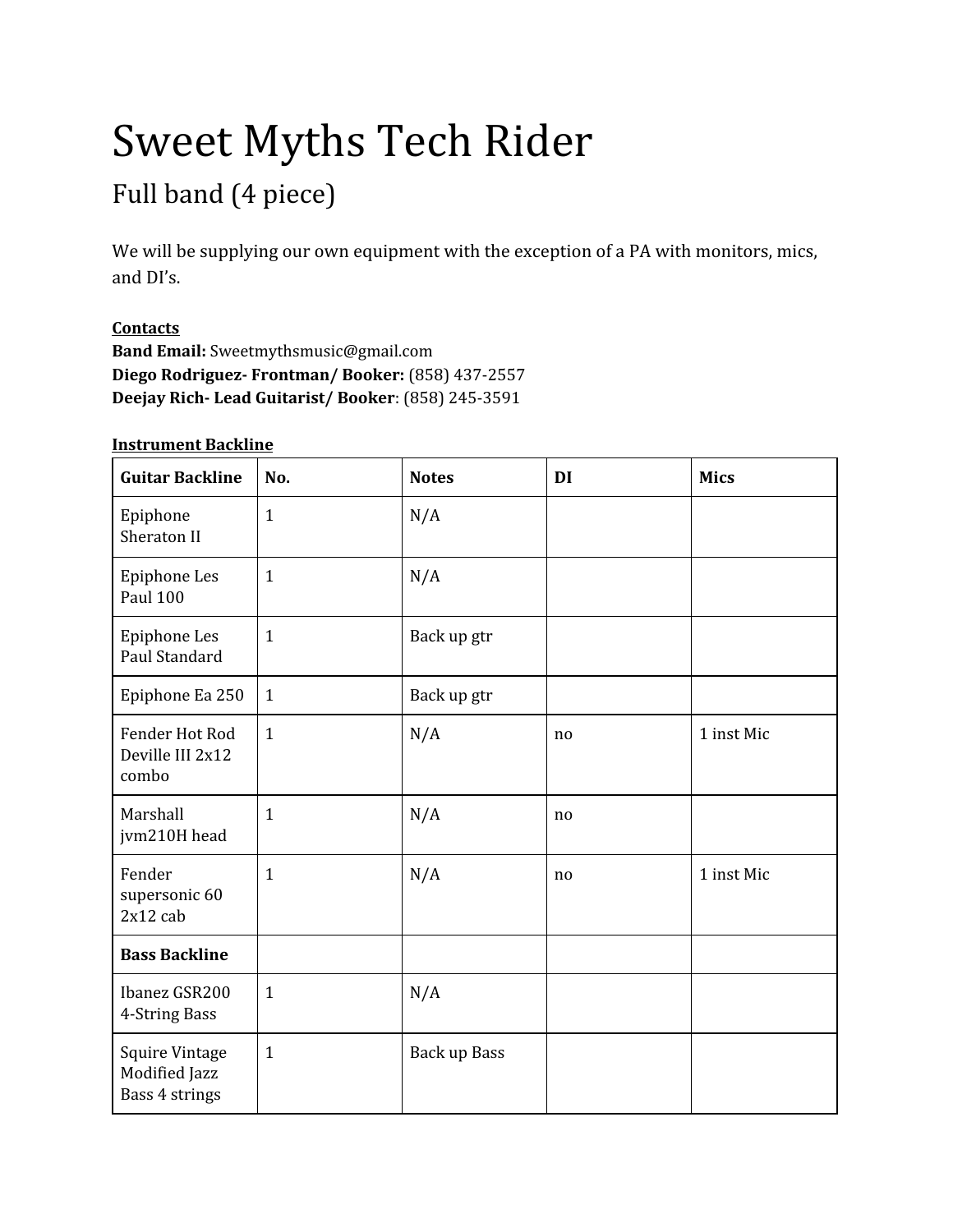| Ampeg B2R Rack<br>head                                                  | $\mathbf{1}$   | N/A                                                            | Yes |              |
|-------------------------------------------------------------------------|----------------|----------------------------------------------------------------|-----|--------------|
| Ampeg SVT-15E                                                           | $\mathbf{1}$   | Bass Cab                                                       | no  |              |
| <b>Drum Backline</b>                                                    |                |                                                                |     |              |
| Yamaha Stage<br>Custom Birch 3<br>piece bop kit                         | $\mathbf{1}$   | N/A                                                            | no  | Drum Mic Set |
| <b>Bass Drum</b><br>18"x15"                                             | $\mathbf{1}$   | From Yamaha<br><b>Stage Custom</b><br>Birch 3 piece bop<br>kit | no  | Drum Mic Set |
| Floor Tom 14"x13"                                                       | $\mathbf{1}$   | From Yamaha<br><b>Stage Custom</b><br>Birch 3 piece bop<br>kit | no  | Drum Mic Set |
| Mounted Tom 12"x<br>8"                                                  | $\mathbf{1}$   | From Yamaha<br><b>Stage Custom</b><br>Birch 3 piece bop<br>kit | no  | Drum Mic Set |
| Yamaha 14" x 5.5"<br><b>Recording Custom</b><br><b>Brass Snare Drum</b> | $\mathbf{1}$   | N/A                                                            | no  | Drum Mic Set |
| Zildjian Medium<br>Ride Cymbal 22"                                      | $\mathbf{1}$   | N/A                                                            | no  | Overhead Mic |
| zildjian kerope hi<br>hats 14"                                          | $\overline{2}$ | N/A                                                            | no  | Overhead Mic |
| Drum Rug                                                                | $\mathbf{1}$   | N/A                                                            |     |              |
| <b>Extras</b>                                                           |                |                                                                |     |              |
| Guitar/Bass Rack                                                        | $\mathbf{1}$   | N/A                                                            |     |              |

### **Monitor Requirements**

Lead vocals

- Downstage left of center
- W/ vox and guitar stage left

Guitar Stage right

- Downstage Right
- W/ Vox and Guitar stage right